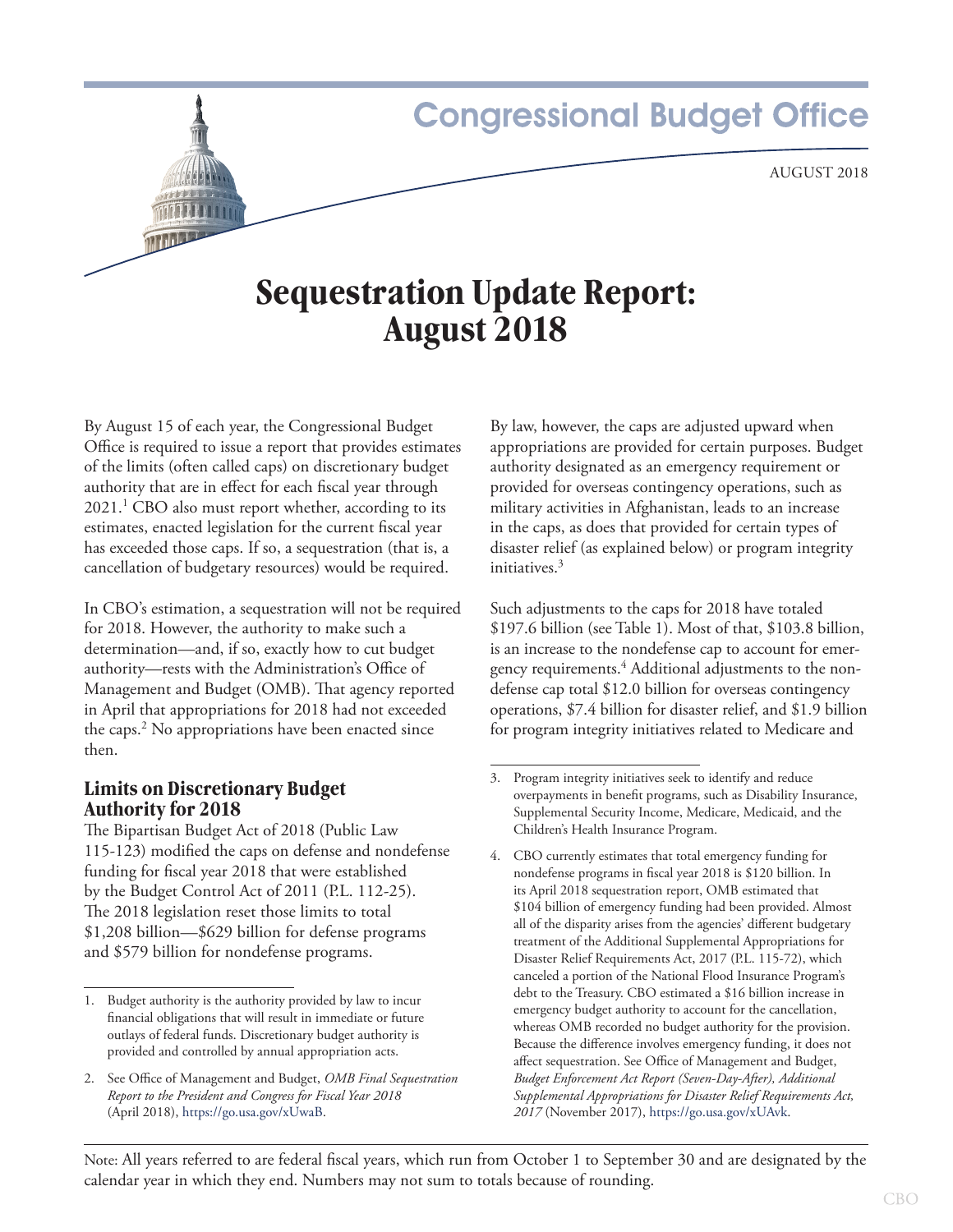<span id="page-1-0"></span>**Table 1.**

#### **Limits on Discretionary Budget Authority for Fiscal Year 2018**

| <b>Millions of Dollars</b>                                             |                      |                               |              |
|------------------------------------------------------------------------|----------------------|-------------------------------|--------------|
|                                                                        | Defense <sup>a</sup> | <b>Nondefense<sup>a</sup></b> | <b>Total</b> |
| Caps Established by the Bipartisan Budget Act of 2018 <sup>b</sup>     | 629,000              | 579,000                       | 1,208,000    |
| Adjustments                                                            |                      |                               |              |
| Emergency requirements <sup>c</sup>                                    | 5,856                | 103,812                       | 109,668      |
| Overseas contingency operations <sup>d</sup>                           | 66,079               | 12,018                        | 78,097       |
| Disaster relief <sup>e</sup>                                           | 0                    | 7,366                         | 7,366        |
| Program integrity initiatives <sup>f</sup>                             | $\mathbf{0}$         | 1,896                         | 1,896        |
| Estimating differences <sup>9</sup>                                    | 4                    | 554                           | 558          |
| <b>Total Adjustments</b>                                               | 71,939               | 125,646                       | 197,585      |
| Adjusted Caps for 2018                                                 | 700,939              | 704,646                       | 1,405,585    |
| Appropriations for 2018                                                |                      |                               |              |
| Subject to the Capsh                                                   | 700,939              | 704,646                       | 1,405,585    |
| <b>Memorandum:</b>                                                     |                      |                               |              |
| Discretionary Funding Not Included in Calculation of Caps <sup>1</sup> | 0                    | 1,056                         | 1,056        |

Sources: Congressional Budget Office; Office of Management and Budget.

a. The defense category (statutorily, revised security) consists of appropriations designated for budget function 050; all other discretionary appropriations are in the nondefense category (revised nonsecurity).

b. The Bipartisan Budget Act of 2018 canceled automatic spending reductions set to take effect in 2018 and set revised caps on defense and nondefense funding for that year at amounts that, when combined, were \$143 billion higher than the caps would have been if the automatic spending reductions had occurred.

c. Funding formally designated as required under section 251(b)(2)(A)(i) of the Balanced Budget and Deficit Control Act of 1985.

d. Funding formally designated as required under section 251(b)(2)(A)(ii) of the Deficit Control Act. This category consists of funding primarily for military activities in Afghanistan and similar missions.

e. In this context, disaster relief funding is designated under section 251(b)(2)(D) of the Deficit Control Act for activities carried out in keeping with section 102(2) of the Robert T. Stafford Disaster Relief and Emergency Assistance Act, as amended. Such activities may result from a natural disaster that causes damage of sufficient severity to warrant federal assistance.

f. Program integrity initiatives seek to identify and reduce overpayments in benefit programs, such as Disability Insurance, Supplemental Security Income, Medicare, Medicaid, and the Children's Health Insurance Program. Beginning in 2019, the nondefense cap also may be adjusted for amounts provided to conduct program integrity initiatives for unemployment compensation.

g. Section 748 of the Consolidated Appropriations Act, 2018, authorized the Office of Management and Budget to increase the caps for 2018 to reflect estimating differences between that agency and CBO.

h. Discretionary appropriations for fiscal year 2018 as estimated by the Office of Management and Budget in *OMB Final Sequestration Report to the President and Congress for Fiscal Year 2018* (April 2018), https://go.usa.gov/xUwaB.

i. The 21st Century Cures Act requires discretionary funding for certain authorized activities to be excluded from calculations of appropriations subject to the caps.

to the Disability Insurance and Supplemental Security Income programs. OMB also increased the nondefense cap by \$0.6 billion to account for differences between its estimates and those of CBO. The increases in the defense cap for 2018 are \$5.9 billion for emergency requirements and \$66.1 billion for overseas contingency operations.

As OMB reported in April, incorporating those adjustments raised the caps on budget authority for 2018 to \$700.9 billion for defense programs and \$704.6 billion for nondefense programs—about \$1,406 billion in all. OMB also reported that appropriations for 2018 that are subject to the caps are equal to those amounts, and no additional appropriations have been made since then.<sup>5</sup> Therefore, no sequestration will be required.

<sup>5.</sup> The 21st Century Cures Act (P.L. 114-255) requires discretionary funding for certain authorized activities to be excluded from calculations of appropriations constrained by the caps. That funding totals \$1.1 billion for nondefense programs for 2018, CBO estimates.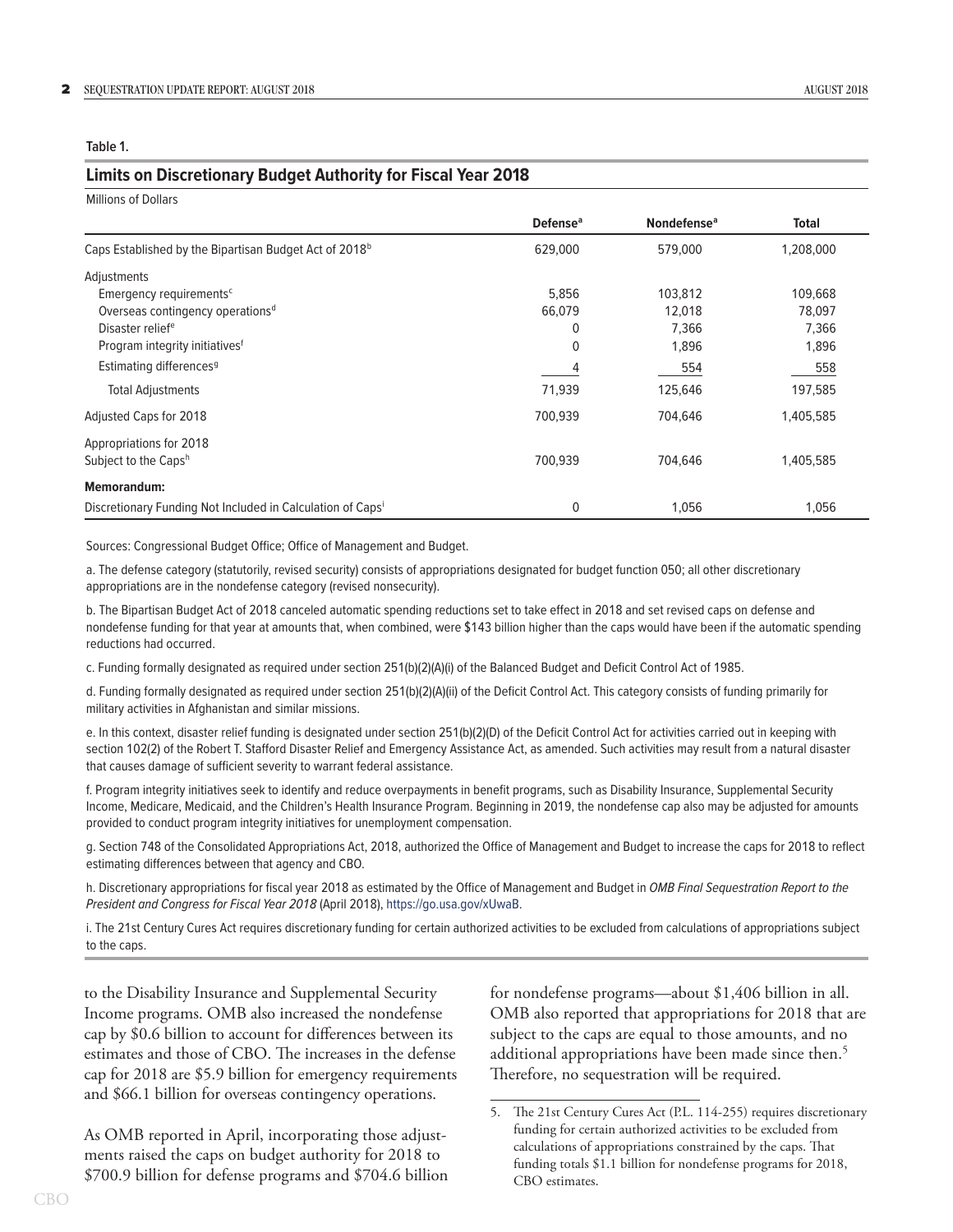The caps could be breached, however, if lawmakers provided additional appropriations for 2018 before the end of September—without modifying the caps—unless those appropriations either fell into a category that causes an adjustment to the caps or were offset by reductions in funding for other programs. If the caps were breached late in fiscal year 2018, the 2019 caps would be reduced to compensate for the excess funding.

### **Limits on Discretionary Budget Authority for 2019 through 2021**

The Budget Control Act of 2011 also established limits on discretionary budget authority for fiscal years 2019 through 2021 and automatic procedures to reduce the funding allowed for discretionary and mandatory spending through 2021.<sup>6</sup> The Bipartisan Budget Act of 2018 canceled the automatic reductions in discretionary funding for 2019 and set new caps for 2019 that are \$152 billion higher than they would have been if the automatic reductions had occurred. Those revised caps are \$647 billion for defense programs and \$597 for nondefense programs (see [Table 2\)](#page-2-0).

CBO has estimated the extent to which the automatic procedures will affect the caps on discretionary budget authority for 2020 and 2021.<sup>7</sup> CBO's calculations, however, can only approximate the eventual outcomes; OMB ultimately is responsible for implementing the automatic reductions on the basis of its own estimates.

The caps on discretionary budget authority established in the Budget Control Act of 2011 were set to total \$1,208 billion in 2020 and \$1,234 billion in 2021. Under current law, the automatic procedures will reduce those caps: for 2020, by \$90 billion (or 7.4 percent) and for 2021, by \$89 billion (or 7.2 percent), CBO estimates.

Under current law, the reductions for 2020 and 2021 in the caps for defense programs will be proportionately larger than the reductions in the nondefense caps. The defense cap will shrink by \$54 billion (or about

#### <span id="page-2-0"></span>**Table 2.**

## **Limits on Discretionary Budget Authority for Fiscal Years 2019 Through 2021**

|                                                                          | 2019      | 2020      | 2021      |
|--------------------------------------------------------------------------|-----------|-----------|-----------|
| Caps Established by the<br><b>Budget Control Act of 2011</b>             |           |           |           |
| Defense                                                                  | 616,000   | 630,000   | 644,000   |
| Nondefense                                                               | 566,000   | 578,000   | 590,000   |
| Total                                                                    | 1,182,000 | 1,208,000 | 1,234,000 |
| <b>Estimated Effect of Automatic</b><br>Spending Reductions <sup>a</sup> |           |           |           |
| Defense                                                                  | $-53,858$ | $-53,905$ | $-53,901$ |
| Nondefense                                                               | -35,657   | -35,929   | $-35,454$ |
| <b>Total</b>                                                             | $-89.515$ | $-89.834$ | $-89.355$ |
| Changes Enacted in the<br>Bipartisan Budget Act of 2018                  |           |           |           |
| Defense                                                                  | 84,858    | n.a.      | n.a.      |
| Nondefense                                                               | 66,657    | n.a.      | n.a.      |
| <b>Total</b>                                                             | 151,515   | n.a.      | n.a.      |
| <b>Estimate of Revised Caps</b>                                          |           |           |           |
| Defense                                                                  | 647,000   | 576,095   | 590,099   |
| Nondefense                                                               | 597,000   | 542,071   | 554,546   |
| <b>Total</b>                                                             | 1,244,000 | 1,118,166 | 1,144,645 |

Source: Congressional Budget Office.

n.a. = not applicable.

a. The automatic spending reductions specified in the Budget Control Act of 2011 are set to reduce the caps on discretionary budget authority for 2020 and 2021. Although the estimates in this table reflect CBO's calculations, the Office of Management and Budget is responsible for the official determination of such reductions.

8.5 percent) in each year, CBO estimates, and the nondefense cap will shrink by \$36 billion in 2020 and by \$35 billion in 2021—cuts of about 6 percent. The apportionment of those reductions among the various budget accounts within the two categories will be determined by future appropriation acts.

After those reductions are accounted for, CBO estimates, the overall limit on discretionary budget authority will drop by about 10 percent—from \$1,244 billion for 2019 to \$1,118 billion for 2020. The defense cap will decrease from \$647 billion to \$576 billion, and the nondefense cap will shrink from \$597 billion to \$542 billion, CBO estimates.

<sup>6.</sup> Mandatory spending consists of outlays from budget authority that is generally controlled by laws other than appropriation acts. The automatic reductions in such spending were subsequently extended through 2027.

<sup>7.</sup> For a detailed analysis of the methods that CBO uses to calculate automatic reductions, see Congressional Budget Office, *Estimated Impact of Automatic Budget Enforcement Procedures Specified in the Budget Control Act* (September 2011), [www.cbo.gov/](http://www.cbo.gov/publication/42754) [publication/42754](http://www.cbo.gov/publication/42754).